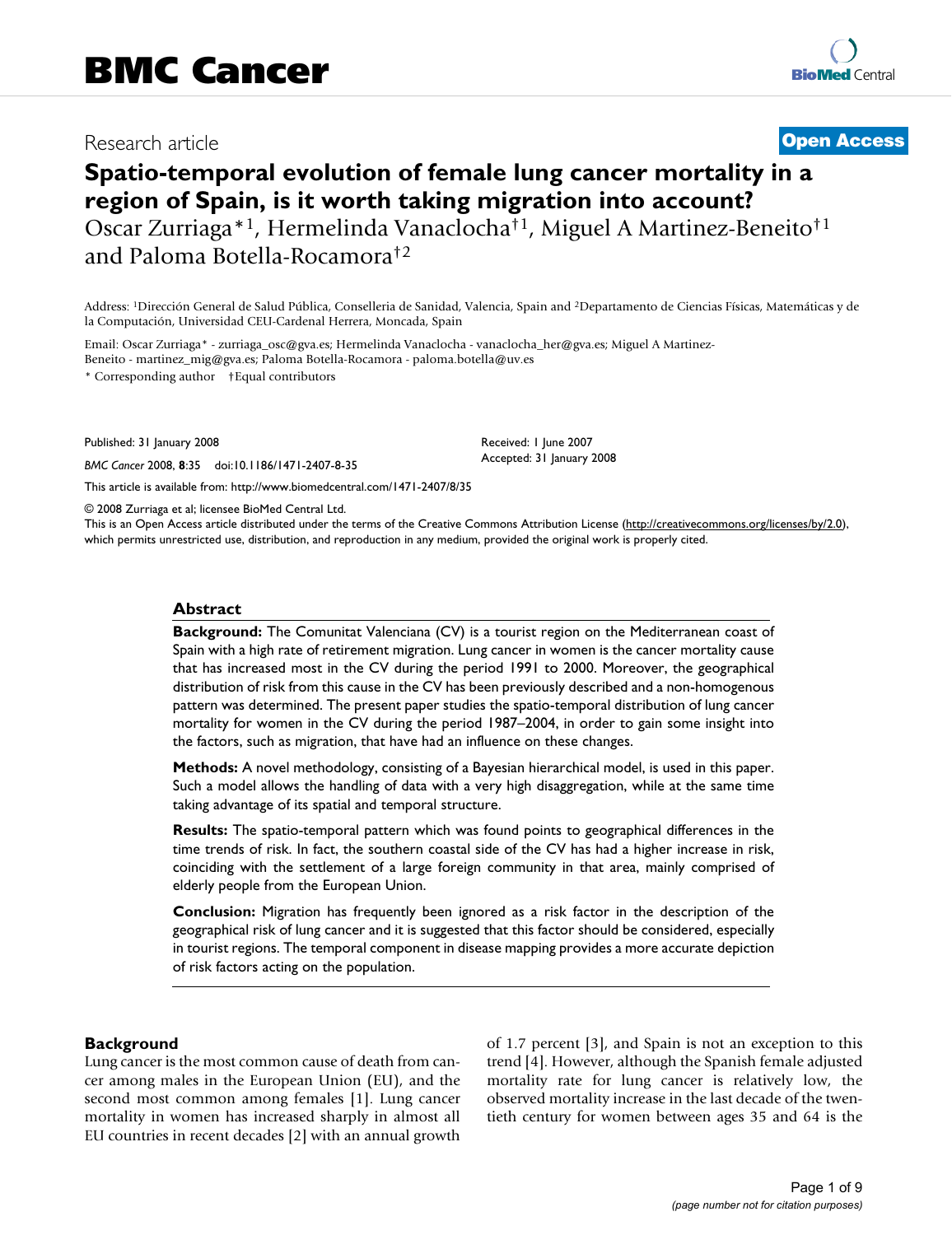highest in Europe [5], and an increase in incidence has been noted as well [6].

Lung cancer is a long latency disease [7] mainly reflecting past smoking habits. In fact tobacco smoking is wellestablished as the main cause of lung cancer and about 90 percent of cases are thought to be tobacco related [8]. In Spain, a lung cancer risk increase related to smoking patterns has been described [9] for female generations born after 1940. However, smoking prevalence in women is not the same in every European country. In northern Europe, more women smoke than in the southern countries and Denmark, for example, is one of the countries in the world with the highest prevalence [10]. For populations in which smoking prevalence is relatively low (in Spain, for example) increases in the prevalence of daily cigarette smoking have been observed [11]. Meanwhile, in northern European countries, smoking rates for both males and females have begun to decrease [12]. As lung cancer mortality patterns reflect past smoking habits, substantial increases in female lung cancer mortality can be expected in most European countries except in those that have a decreasing smoking prevalence among women [13].

The Comunitat Valenciana (CV) is a Spanish autonomous region (4,692,449 inhabitants in 2005) on the Mediterranean coast with a very strong tourist sector and a high rate of international retirement migration. In the CV, the female lung cancer annual standardized mortality rate increased by 53.4 percent from 1991 to 2000, and a nonhomogeneous geographical pattern in mortality has also been described during that decade [14]. At the moment, the impact of immigration on this increase has neither been described nor quantified, immigration being either for economic (from low-income countries) or retirement reasons.

On the other hand, the exploration of geographical patterns on a small-area level can provide clues about the risk factors underlying the observed mortality rates. For example, in the USA female lung cancer mortality maps are consistent with a cohort effect of decreasing exposure by age [15], but the concordance between geographical patterns of smoking prevalence and lung cancer is less pronounced for females than for males [16]. Therefore, our aim is to study the spatio-temporal evolution of lung cancer mortality in women at a small-area level in the CV. With this in mind, we will use a new approximation for spatio-temporal analysis in order to verify whether the former increase has been experienced to the same degree in the whole CV or if there are some regions with larger increases than others. If this is the case, the regions with a higher increase in values would provide important insights into what factors can have had a greater influence on the evolution of risk. Thus, the impact of migration

could be made evident if higher increases could be related to those regions with more immigration.

## **Methods**

Mortality and population data were available for the whole CV for the period 1987 to 2004 with a municipal and yearly disaggregation. There were about 2.3 million women in the CV in 2004 distributed across 540 municipalities, and the median number of women per municipality for that year was 683. This high disaggregation level in data, together with a crude female mortality rate from lung cancer in the CV during the period of study of 7.81 deaths for every 100.000 women, requires the use of a statistical model that takes advantage of the spatial and temporal dependence on data, in order to reliably estimate the geographical distribution of risk and its temporal evolution in every municipality.

Mortality data were provided by the mortality registry of the CV, corresponding to all the deaths registered with the 9th revision ICD code of 162 [17] from 1987 to 1997 and the 10<sup>th</sup> revision ICD codes C33–C34 [18] from 1998 to 2004. Population data was obtained from the Spanish National Statistics Institute for the years 1991, 1996 and for the whole period 1998–2004. For those years in which population figures were not provided, they were estimated by geometric interpolation. With all this information, expected death counts for every municipality and year were calculated under the hypothesis that risk remained constant throughout the whole period and region under study.

Statistical modelling for observed death counts was made by means of a Bayesian mixed effects Poisson regression including one random effect for every municipality and year. This effect has spatial structure, in such a way that neighbouring regions will share similar risk values. Nevertheless, the shortage of data resulting from the available disaggregation level means that a consideration of risks for consecutive years, in every municipality, as temporally independent quantities is not recommended. Moreover, it seems reasonable to think that risks for every municipality were similar in consecutive years, and so it would be appropriate to consider this fact in order to define the dependence structure in the data. The model used for our analysis imposes an order-one autoregressive temporal dependence structure for every municipality, in order to share information on risk estimates through time in a similar way to the one used to share information in space. More information on this modelling can be found in Martinez-Beneito et al. [19], where further technical details are given. The present study supposes the first application of the methodology already described in the mentioned paper to a real problem. The model used for our analysis does not include a heterogeneous term for every munici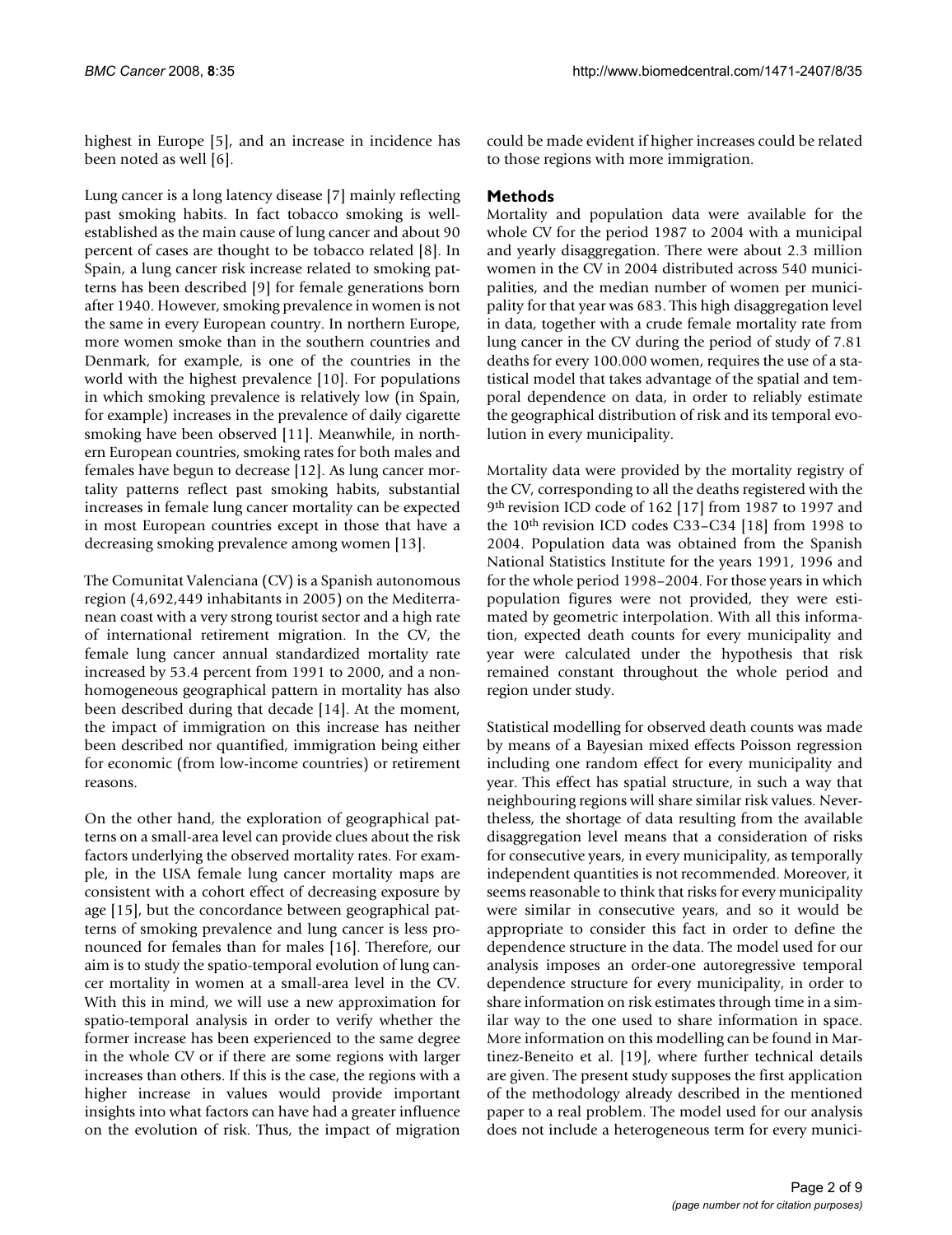pality and year as is usually done in spatial studies; this is because we have checked that such a model provides a worse fit in terms of the DIC model selection criterion [20]. Moreover, in Martinez-Beneito et al. [19], it is also shown that the model with heterogeneous terms would provide a worse fit unless the number of observed deaths was high enough to support it and that does not seem to be our case.

The statistical software used to make the inference on this model was WinBUGS 1.4.1 [21]. The R2WinBUGS library of the R [22] statistical package has also been used as an interface to run the model and perform some convergence tests. The WinBUGS code corresponding to the model is available as supplementary material [see Additional file 1].

In order to get all the posterior distributions that we are interested in, three chains have been run with 10,000 iterations in each one. The first 5,000 iterations of every chain were discarded in order to ensure that convergence had been reached at the moment the simulations were saved. From that point on, samples for every 15th iteration have been stored in order to avoid computational storage problems. Thus the final sample size for every parameter adds up to 1,000 values. Once the iteration process was complete, the Brooks-Gelman-Rubin statistic [23] and the effective number of simulations [24] (both included in the R2WinBUGS library) was used to assess the quality of the MCMC output. In fact, the Gelman and Rubin statistic has been checked to be lower than 1.1 and the effective sample size to be above 100 for all the parameters saved in the simulation process.

## **Results**

A total of 2,641 lung cancer deaths in women in the CV were registered from 1987 to 2004. Figure 1 shows the estimated yearly time trend for risk mortality (the parameter Risk Year from the model in the Methods section), the values corresponding to 100 for the risk representing the mean risk level for the whole period. Thus, at the beginning of the period of study, risk decreases until 1991 when it is only 90.66 percent of the risk for the whole period. Nevertheless, from that year until 2004, risk increases constantly and ends up being 17.34 percent higher in the final year compared to the average risk for the whole interval.

Figure 2 shows the estimated smoothed spatio-temporal Standardized Mortality Ratio for the years 1987, 1995 and 2004 in every municipality of the CV. The remaining years are not shown for reasons of space, although they are available as supplementary material [see Additional file 2]. As can be seen in Figure 1, the mean risk estimate for 1987 has a similar value to that in 1995, but both of them are substantially lower than the one obtained in 2004.



#### **Figure 1**

Estimated mean time trend for all the municipalities, period 1987 to 2004. The value 100 indicates the mean risk value for the whole period studied. Dotted lines stand for the 95 percent credibility band.

Therefore, the geographical distribution of risk for 1987 and 1995, in Figure 2, looks similar in terms of darkness of the map, but the map for 2004 is generally darker than those for previous years. Moreover, differences in risk distribution from 1987 to 1995 are minimal. The most relevant changes in this period seem to be a low increase in risk in the north of the CV and a slight decrease in the south, mainly in the area between Zones 3 and 4. However, changes from 1995 and 2004 are greater. Despite the general increase in risk in the whole of the CV, it can be noted that the southern part has experienced a higher increase in risk, Zones 3 and 4 being the ones with the greatest rises.

In order to explore the magnitude of the geographical variation in risk during the whole period, on the left of Figure 3 there is a choropleth map with the standard deviations in risks for the 18 years studied for every municipality (more precisely, the standard deviation of 100\*exp(SpatioTemporal  $[j,i]$ ),  $j = 1, ..., 18$  is displayed for every municipality i). This map points towards Zones 3 and 4 as those with the highest variations in risk during the period 1987 to 2004, followed by the region that joins both zones.

On the right hand side of Figure 3 time trends for risk for all the 540 municipalities are shown (represented as grey lines). Each one of the four plots corresponds to one of the highlighted zones on the map, the black lines showing the temporal evolution of risk for the municipalities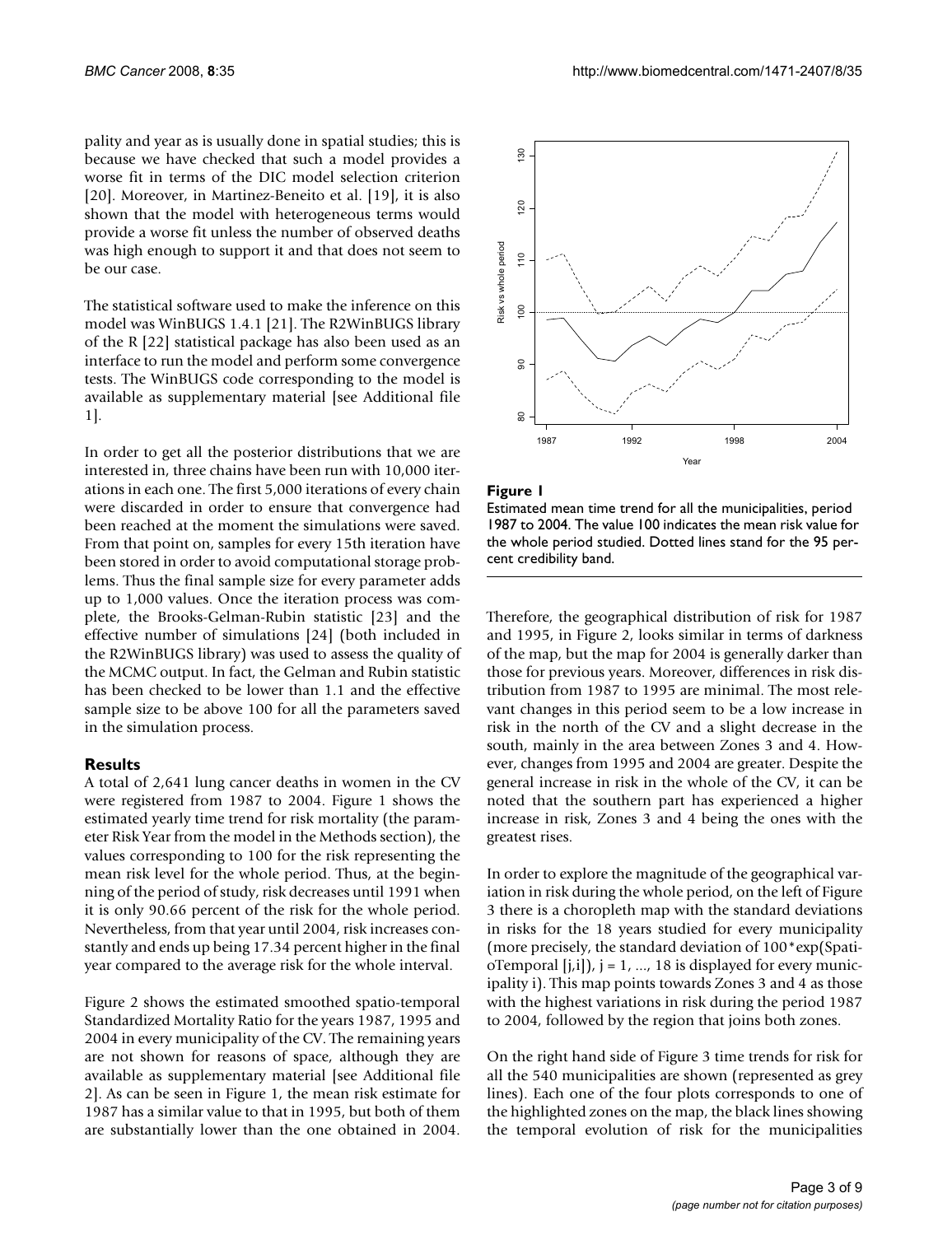

Figure 2 Geographical representation of the spatio-temporally smoothed SMR in every municipality. Years 1987, 1995 and 2004....

either partially or totally included in the squares that define the regions. Risks shown are standardized in such a way that a value of 100 stands for the mean value for any municipality for the whole period. Being more precise, in terms of the notation used in the model included as supplementary material, the time trend for municipality *i* shown on the right of Figure 3 corresponds to the following:

$$
RR[j, i] = 100 \frac{\exp(\text{Spatio Temporal}[j, i])}{\exp(\text{mean}(\text{Spatio Temporal}[\bullet, i]))} \quad j = 1, ..., 18
$$

As can be seen from the former expression, the mean time trend has not been included in Figure 3, but is present in the maps in Figure 2. It can be seen that Zone 1 showed its highest risk in the middle of the period studied, as was suggested from Figure 2. Risk in Zone 2 decreases with time. Zones 3 and 4 have similar patterns: at the start they are more or less flat with very little variation, but both of them experience an abrupt increase from 1995, decreasing in Zone 4 around the year 2000, but staying constant in Zone 3 until the end of the period.

Lastly, the estimated temporal coefficient in every municipality has had a posterior mean value of 0.982 with a 95 percent Bayesian credibility interval (CI) of: [0.945, 0.999]. Further posterior means for standard deviations of the random spatial effects have come out as 0.353 (95 percent CI: [0.222, 0.606]) for the first year and 0.065 (95 percent CI: [0.043, 0.119]) for the increases in consecutive years. Therefore, the need to consider different precision parameters for the first and consecutive periods seems evident.

#### **Discussion**

The present study has shown the different evolution for lung cancer mortality in women in the CV during the period 1987 to 2004. The methodology used has made possible the description of very different time trends in risk without resorting to previously defined shapes, for example linear or quadratic, that would have constrained the way in which time trends are allowed to vary. Moreo-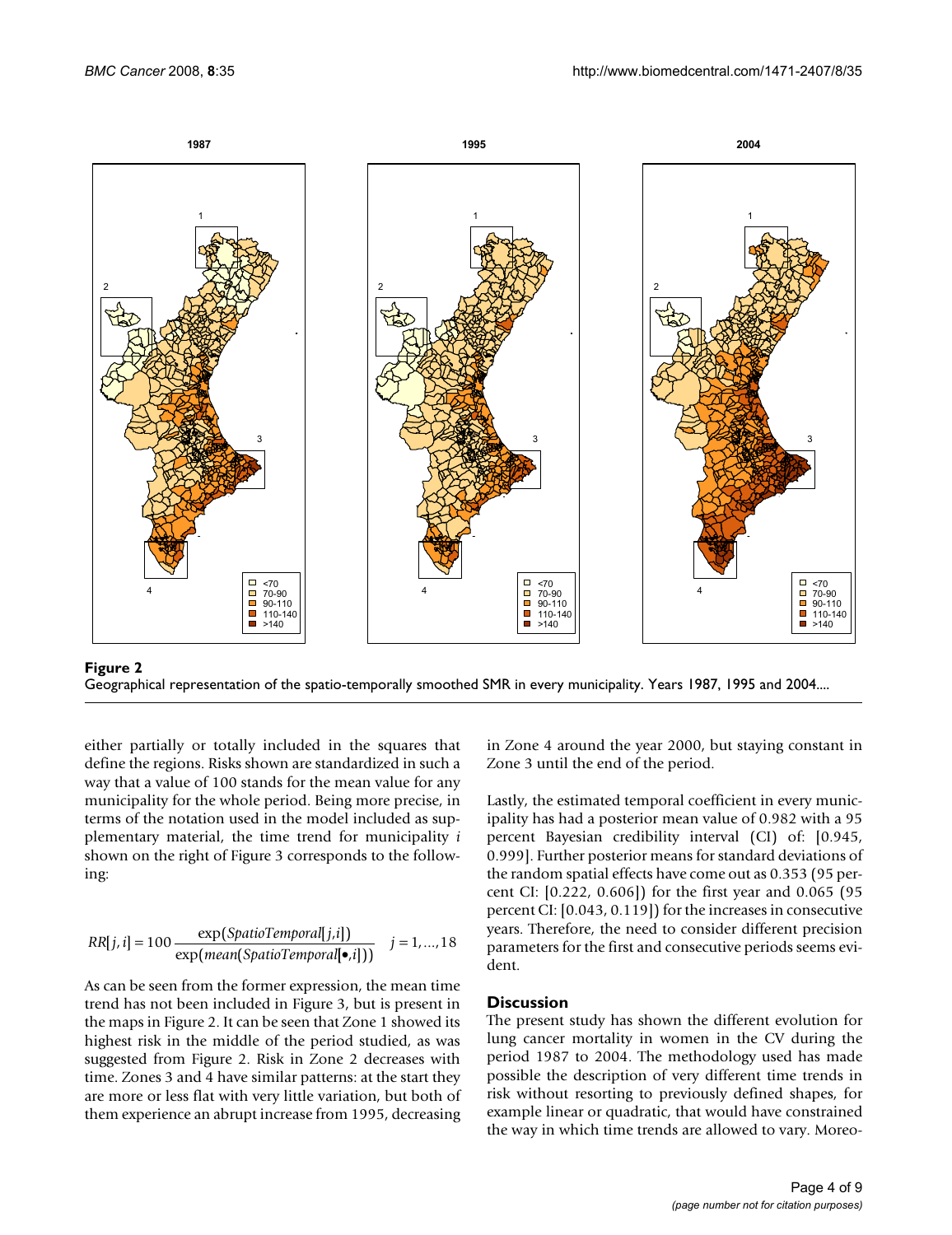

#### **Figure 3**

Left side: variability of the estimated smoothed SMR for every municipality. Darker zones point to those regions with higher evolution through the period 1987 to 2004. Right side: Risk time trends for municipalities in zones 1–4 on the left side.

ver, such methodology gathers information from consecutive years to provide robust estimates based on neighbours both in time and space simultaneously. The magnitude obtained for the temporal coefficient (very distant from 0) warns against ignoring this kind of dependence in data.

Unfortunately, there is neither data on smoking for the Spanish population as a whole, nor in the CV, from health interviews for periods prior to the nineties. It has been shown that smoking was rare among Spanish females before the 1958–1962 calendar period through to the period 1968–1972 [25]. Other studies [12] confirm this because the analysis of the smoking prevalence in Europe for 1950–1990 showed that southern European countries, including Greece, Italy, Portugal and Spain, were characterized by low female prevalence rates and sharp gender differences in smoking habits.

The evolution of smoking prevalence among women in the CV can only partially explain the trend described. The data from health interview surveys in the CV [26,27] showed an increase for female smoking prevalence, but this was not too strong: from 22,6 percent in 1991 to 24,5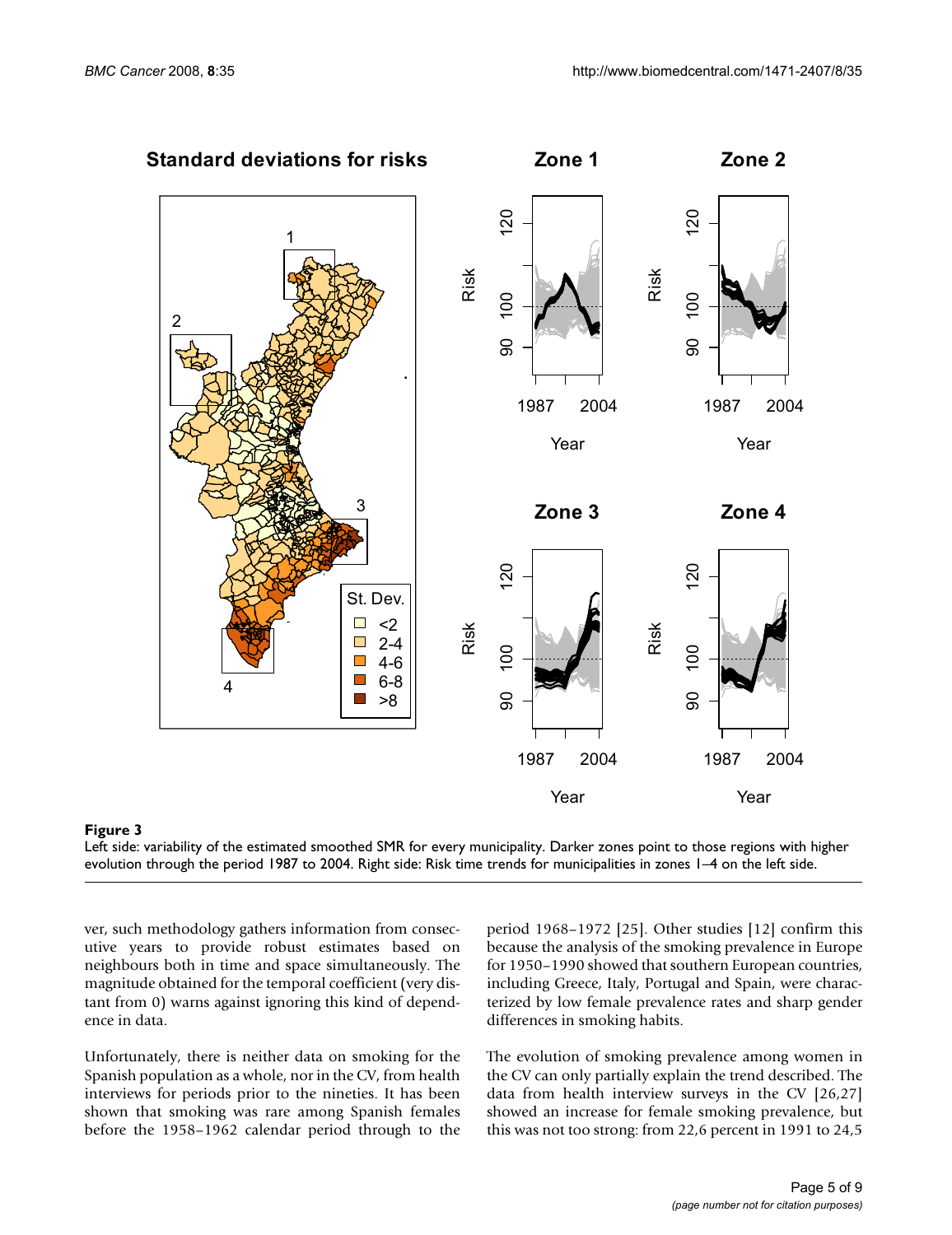percent in 2001. However, this increase is partially due to demographic changes in the CV population as, if we considered the same population for year 2001 and for 1991, the new prevalence would only have been 23.8 percent, and therefore the smoking habits of women from the CV do not seem to have undergone significant changes in the period studied. Moreover, the biggest changes in smoking habits have been experienced in the youngest age groups; prevalence has increased from 36.5 percent to 40.3 percent for women aged 25–44 and from 5.6 percent to 13 percent for women aged 45–64. Therefore, the bulk of new women smoking in the CV were very young during the period of study and if it is taken into account that only 26.8 percent of observed lung cancer deaths correspond to women aged below 65, tobacco does not seem to be the only factor responsible for the sharp increase in lung cancer observed.

The geographical distribution clearly shows two zones with higher mortality increases in recent years. The most important demographic characteristic in these two zones is the concentration of foreign population: in 2003 the census [28] showed that in the CV the biggest foreign population was British (14 percent of foreigners), and German nationals were the third (9 percent). Over the decades (from 1970 until the mid nineties) the United Kingdom and Germany have been the main countries of origin for foreigners in the CV (36.2% in 1970, 40% in 1991). Population that migrated from the United Kingdom and Germany have concentrated mainly in the Province of Alicante (on the south of the region) since the seventies: as early as 1981 these two nationalities represented 44.3% of the foreign people in the province and a very high proportion (92%) of British people in the CV were living in that province (76% for German people). In 2001, that proportion was almost the same for British people (91%) and for German people had risen to 88%. Even so, this population was concentrated in specific areas [29]: 80 percent of British people in the CV reside in precisely the two zones with a higher increase in lung cancer mortality in women.

People from these two countries (United Kingdom and Germany) living in the CV are older than the Spanish population or other foreign populations [28]: in 1991 63% of them were 50 years or more (for the total foreign people the proportion aged 50 years or more was 50.6%). Ten years later, the age structure was more or less the same for British and German people living in the CV: 68.8% of them were 50 years or more, meanwhile for all the foreigners the proportion of the population over 50 years was 28.6%.

The age and sex distribution for the British and German population in the CV showed few changes in the nineties,

but the variations were in the sense of an increase in female ageing: 60.7% of the female population in 1991 was 50 years and more and ten years.

The smoking situation in the nineties in Europe [30] showed a higher prevalence among British and German women than in Spain, and had been even higher in British women in the previous years. It is possible to suppose that immersed in the international retirement migration within Europe [31] from northern to southern countries a risk import (the female smoking prevalence in northern countries) has taken place in the two CV Zones 3 and 4. The effect of migration on mortality has already been argued [32] to be one of the causes which explains the higher incidence of coronary heart disease in one of these zones. It has been shown that migration, particularly of elderly people, has had an impact on cancer incidence in Florida [33], the North American state with a great migration flow (retirement and Caribbean migration), where 15 counties have more than 20 percent of their population over 65 years old.

In order to relate migration and the results shown in the previous section, Figure 4 shows the relation between the smoothed SMR resulting from the model in Appendix A and the percentage of deaths corresponding to foreign population for every municipality in the CV during the period 1991–2000 (It has not been possible for us to obtain such covariate for the whole period 1987–2004). The percentage of deaths corresponding to foreign population in municipalities of the CV ranges from 0% to 59.71% and this variable has been split into 4 categories: <1% of deaths corresponding to foreign population (400 municipalities), 1%–5% of deaths corresponding to foreign population (85 municipalities), 5%–15% (29 municipalities), >15% (26 municipalities). On the left side of Figure 4 is shown a boxplot relating the percentage of foreign deaths for every municipality with its mean value of the risk for the whole period excluding the time trend for the whole CV (in terms of the model in Appendix A for the i-th municipality it would correspond to exp(mean(SpatioTemporal [.,i]))). Therefore, it can be seen that those municipalities in which the foreign population has a substantial contribution to the total number of deaths are mainly those municipalities with higher risk of lung cancer mortality in women. Statistical significance has been assessed for this association (P-value of 2.2e-16 for ANOVA). At the right side of Figure 4 the boxplot relates the percentage of foreign deaths with the increment in the smoothed SMR from period 1 to 18 for every municipality (in terms of the model in Appendix A for the i-th municipality it would correspond to exp(SpatioTemporal [18,i]- SpatioTemporal [1,i])). It can be noticed again that those municipalities with a higher percentage of foreign deaths are mainly those with a higher increase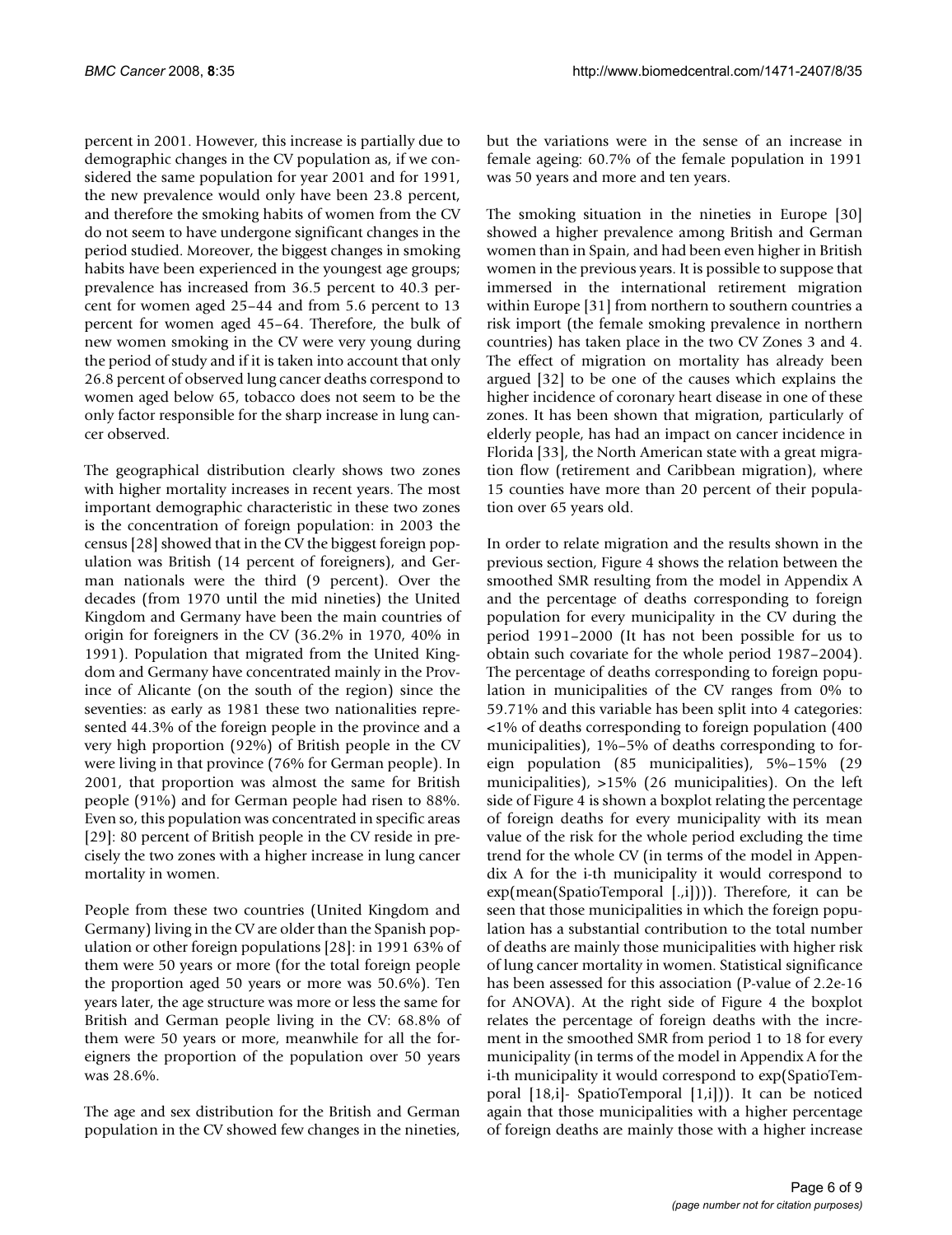

## Left side: distribution of the mean risk as a function **Figure 4** of the percentage of foreign deaths for every municipality

Left side: distribution of the mean risk as a function of the percentage of foreign deaths for every municipality. Right side: distri-

in its smoothed SMR. In this case statistical significance has also been assessed for this relation (P-value of 0 for ANOVA).

As a limitation of the present work, we would like to point out that the association between migration and lung cancer mortality in women has been established at an ecological level and an individual study would be very useful to confirm the hypothesis arising from this work. Moreover, we would like to draw attention to the difficulties associated with including covariates in our work, as it is well known that lung cancer is a disease with a long latency, thus the occurrence of the disease can be the consequence of the exposure to a risk factor during a long time, about 30 years [7]. Therefore the covariates to include in the model should be related to a much earlier moment in time but we don't know which one with any precision. Moreover, some covariates of interest for our problem are not available with such a long latency time. Due to all these difficulties it hasn't been possible to include the covariates in the proposed model and it has been necessary to

relate the smoothed SMR to an indirect variable, being the percentage of foreign deaths at every municipality.

On the other hand, an ecological bias may exist: were the women who died from lung cancer Spaniards or foreigners? Against this bias is the high proportion of foreigners in the municipalities affected (higher than 30 percent of the total population) [28]. Moreover, the region between Zones 2 and 3 (the surroundings and metropolitan areas of the cities of Alicante and Elx) have a lower female lung cancer mortality increase and are inhabited mainly by Spanish people. These are the two coastal municipalities in the south of the CV that have been least affected by residential migration. In addition, there are other Spanish regions with an elevated proportion of foreigners from retirement migration like Malaga (*"Costa del Sol"*) where the female lung cancer mortality rate has also undergone a large increase [34], or the Canary Islands with a rate ratio against Spain for female lung cancer higher than 1.5 for the period 1978 to1992 [35]. Nevertheless, a specific mor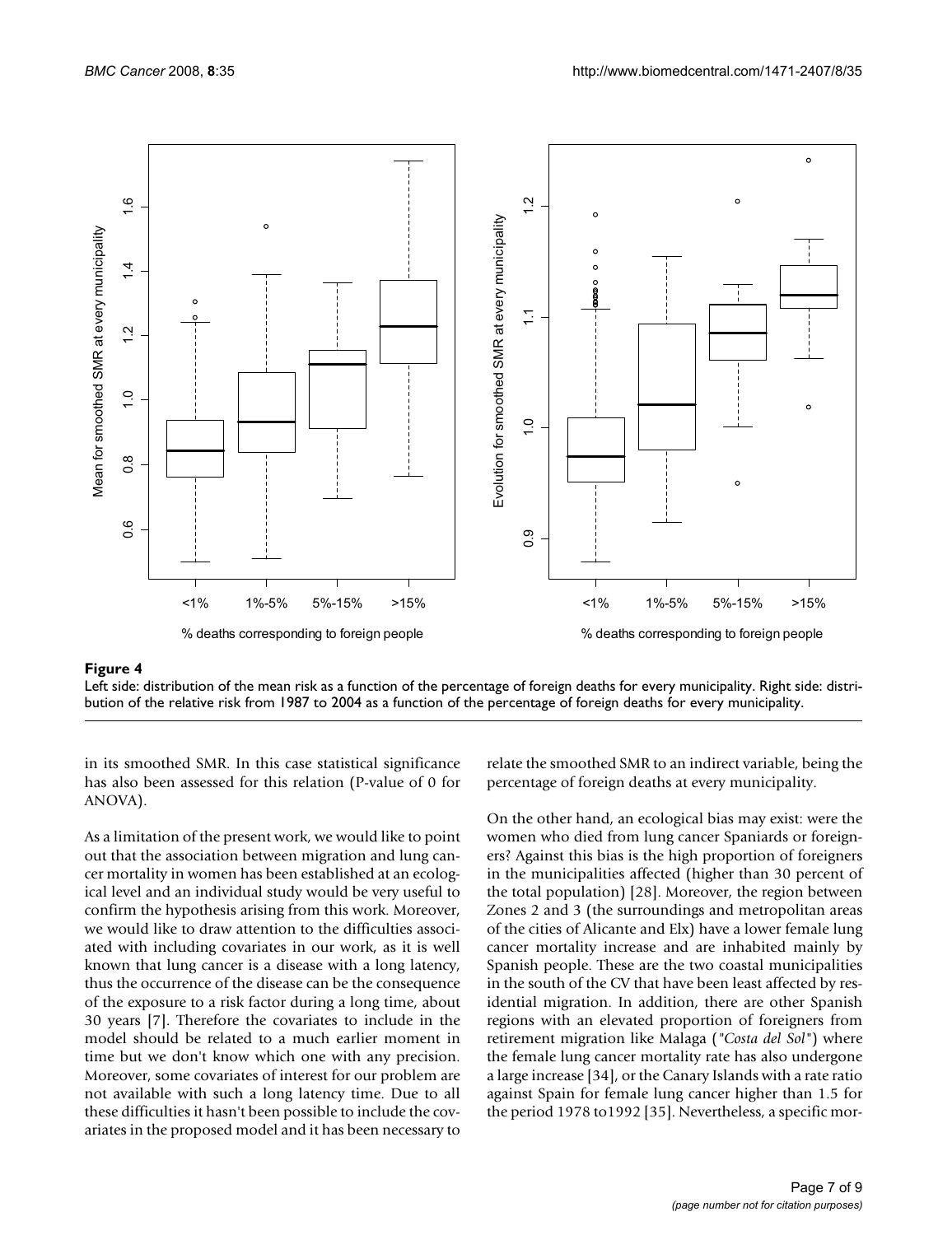tality study for female foreigners is needed to ensure the avoidance of the effect of an ecological bias.

If the hypothesis of risk importation is confirmed, there will be important consequences for prevention which should be taken into account in those regions with significant elderly migration (Algarve, Portugal; Tuscany, Italy; Costa del Sol, Spain; Florida, United States...). Primary prevention will be difficult as the duration of smoking has been long for women in their native countries and they are probably middle aged and elderly women for whom the effectiveness of counselling to give up tobacco will be limited. This implies that efforts will have to be aimed mainly towards secondary prevention and treatment, with more expensive consequences both in economic terms and life-loss terms.

## **Conclusion**

Spatio-temporal evolution of lung cancer mortality in women for the period 1987–2004 has not been the same for all the regions in the CV. The southern coast of this region has experienced a higher increase in risk during the observed period. Migration should be considered when studying lung cancer mortality trends, mainly in tourist regions, as people coming from high risk factor countries can modify mortality behaviour in the host country. This fact can have important consequences for lung cancer prevention. The temporal term in disease mapping provides a closer approach to risk factors acting on the population and this term can be appropriately described with a suitable Bayesian hierarchical model.

## **Competing interests**

The author(s) declare that they have no competing interests.

## **Authors' contributions**

OZ: He has been the main director of the study and has developed all the epidemiological aspects of the work.

HV: Jointly with Dr. Zurriaga, she has been in charge of all the epidemiological aspects of the study and has collaborated intensely in the discussion of the results.

MAM: He has provided and supervised the methodology used in the paper.

PB: She has taken on the data analysis, run the models and performed the complementary statistical analyses in the discussion section.

## **Additional material**

#### **Additional File 1**

*Winbugs syntax for the model used in the analysis. Winbugs syntax corresponding to the model described in the methods section.* Click here for file [http://www.biomedcentral.com/content/supplementary/1471- 2407-8-35-S1.txt]

## **Additional File 2**

*Spatio-temporal risk smoothing for the years 1987 to 2004. Annual maps for the years from 1987 to 2004 showing the spatio-temporal estimates for the SMR in every municipality of CV.* Click here for file [http://www.biomedcentral.com/content/supplementary/1471- 2407-8-35-S2.pdf]

## **Acknowledgements**

Work partially funded by grant 117/2006 of Escuela Valenciana de Estudios de la Salud, by project GV/2007/079 of Conselleria d'Empresa, Universitat i Ciència. Generalitat Valenciana and by collaboration agreement between Conselleria de Sanitat de la Generalitat Valenciana and Universitat de València..

#### **References**

- 1. Levi F, Lucchini F, Negri E, La Vecchia C: **Trends in mortality from major cancers in the European Union, including acceding countries, in 2004.** *Cancer* 2004, **101:**2843-2850.
- 2. Bray F, Tyczynski JE, Parkin DM: **Going up or coming down? The changing phases of the lung cancer epidemic from 1967 to 1999 in the 15 European Union countries.** *Eur J Cancer* 2004, **40:**96-125.
- 3. Levi F, Lucchini F, Negri E, La Vecchia C: **Continuing declines in cancer mortality in the European Union.** *Ann Oncol* 2007, **18:**593-595.
- 4. Sánchez-Hernández I, Izquierdo-Alonso JL, Almonacid-Sánchez C: **Epidemiology of Lung Cancer in Spain and Forecast for the Future.** *Arch Bronconeumo* 2006, **42:**594-599.
- 5. Bosetti C, Levi F, Lucchini F, Negri E, La Vecchia C: **Lung cancer mortality in European women: recent trends and perspectives.** *Ann Oncol* 2005, **16:**1597-1604.
- 6. Bernal Pérez M: **Increase of lung cancer in women (in Spanish).** *Med Clin (Barc)* 2002, **119:**435-436.
- 7. Weiss W: **Cigarette Smoking and Lung Cancer Trends. A light at the end of the tunnel?** *Chest* 1997, **111:**1414-1416.
- 8. Tyczynski JE, Bray F, Parkin DM: **Lung cancer in Europe in 2000: epidemiology, prevention, and early detection.** *Lancet Oncol* 2003, **4:**45-55.
- 9. Lopez-Abente G, Pollán M, Aragonés N, Pérez B, Llácer A, Pérez J, *et al.*: *Mortality trends in Spain, 1952–1996: age, cohort and period effect (in Spanish)* Madrid: Instituto de Salud Carlos III; 2002.
- 10. European Commission: *The health status of the European Union. Nar*rowing the health gap Luxembourg: Office for Official Publications of the European Communities; 2003.
- 11. Molarius A, Parsons RW, Dobson AJ, Evans A, Fortmann SP, Jamrozik K, Kuulasmaa K, Moltchanov V, Sans S, Tuomilehto J, Puska P: **Trends in cigarette smoking in 36 populations from the early 1980s to the mid-1990s: findings from the WHO MONICA project.** *Am J Public Health* 2001, **91:**206-212.
- 12. Graham H: **Smoking prevalence among women in the European community 1950–1990.** *Soc Sci Med* 1996, **43:**243-254.
- 13. Brennan P, Bray I: **Recent trends and future directions for lung cancer mortality in Europe.** *Br J Cancer* 2002, **87:**43-48.
- 14. Martínez Beneito MA, López Quílez A, Amador Iscla A, Melchor Alós I, Botella Rocamora P, Abellán Andres C, Abellán Andrés JJ, Verdejo